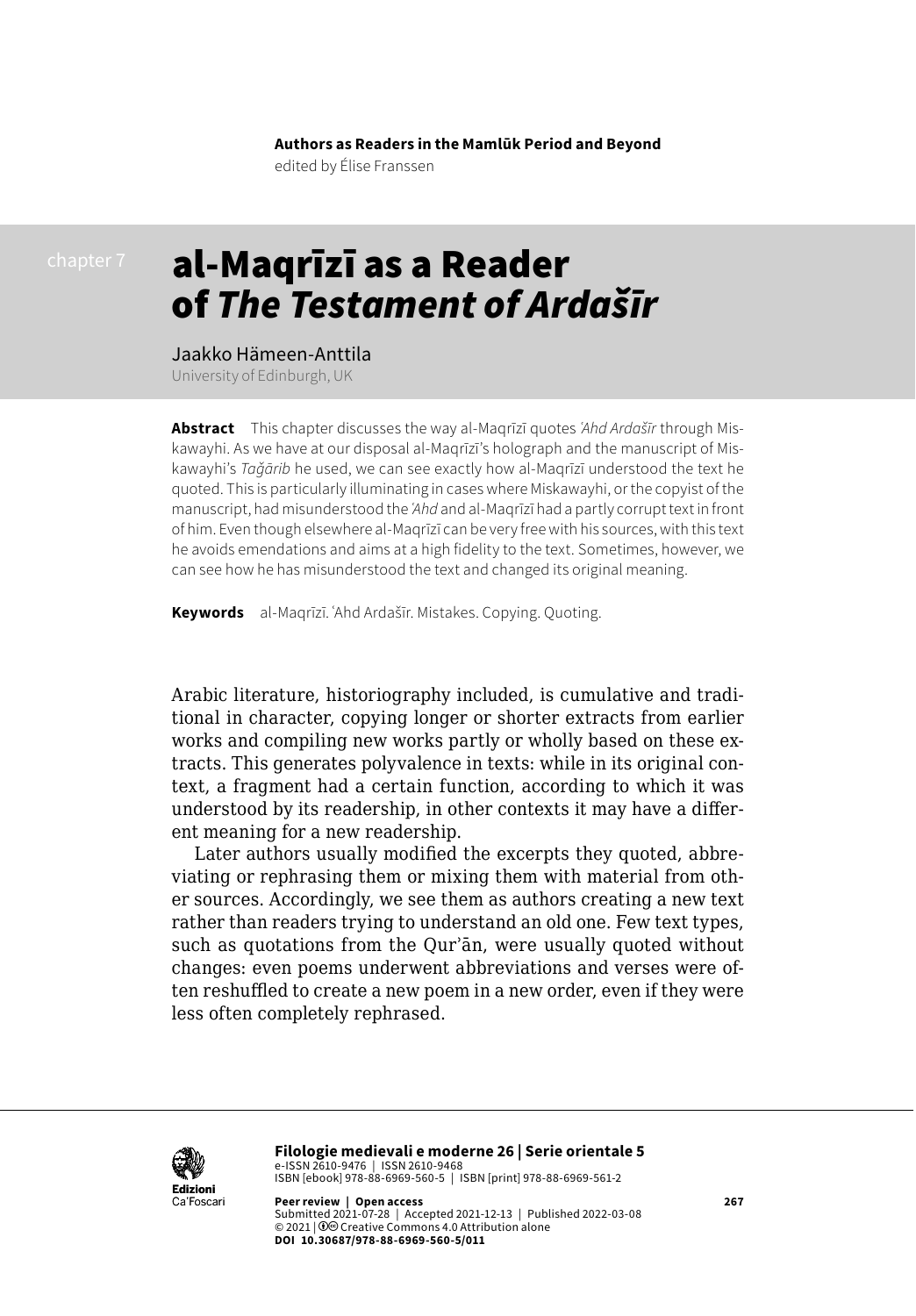This article studies one specific case as an example of how an author read, understood, and dealt with a text he quoted. The text in question is *ʿAhd Ardašīr* (The Testament of Ardašīr), an early Arabic translation of a probably sixth-century Middle Persian text.<sup>1</sup> As such, its language is somewhat archaic and its train of thought is not always easy to follow. Its earliest surviving form is represented by MS Köprülü 1608, ff. 146b-155b, used for his edition and translation of the text by Mario Grignaschi.<sup>2</sup> The manuscript is late, probably from the early eleventh century AH,<sup>3</sup> and its last copyist was not very learned as shown by several crude mistakes, but in general it represents an early stage in the transmission history of the text and the mistakes are mostly transparent and the original text easy to reconstruct. The other texts that transmit the *ʿAhd* contain numerous passages that are further removed from the original.

Next in stratigraphy comes the anonymous *Nihāyat al-arab* (196- 200), which contains an abbreviated version of the text. The date of the *Nihāya* is uncertain, but it may partly go back to the ninth, or even eighth century.<sup>4</sup> Typically, the author of the *Nihāya* has not attempted to copy the exact original wording of the text but has freely rephrased it.

The unabbreviated text next surfaces in Miskawayhi's (d. 421/1030) *Taǧārib al-umam* with some significant changes, most of which are clearly inferior readings that confuse the sense of the original and sometimes result in a text that cannot be understood.<sup>5</sup> Another, heavily abbreviated version, *al-Muntaḫab min ʿAhd Ardašīr ibn Bābak fī al-siyāsa*, was edited by Aḥmad Bek Tīmūr from a manuscript dated 710/1311 and published by Muhammad Kurd 'Alī in his *Rasā'il albulaġāʾ* (299-301).

The focus in this article is on the next, and final, level. From Miskawayhi's *Taǧārib* the text was copied by al-Maqrīzī (d. 845/1442) into his *al-Ḫabar ʿan al-bašar* (II §§ 23-54). What makes this level particularly interesting is that we can see exactly how al-Maqrīzī has worked and how he read and understood the text, with no outside influence to muddy the water. This is because we still have the very manuscript of the *Taǧārib* al-Maqrīzī used, MS Ayasofya 3116, as

<sup>1</sup> There is no proper study of the text, and I will not delve here any deeper into the question of its early history before MS Köprülü 1608. It is mentioned as a translation from Middle Persian in Ibn al-Nadīm, *Fihrist*, 126, (probably wrongly) attributed to al-Balāḏurī (d. 279/892). Possibly identical with *ʿAhd Ardašīr Bābakān ilā bnihi Sābūr*, see Ibn al-Nadīm, *Fihrist*, 378.

<sup>2</sup> Grignaschi 1966, 46-90.

<sup>3</sup> Grignaschi 1966, 2.

<sup>4</sup> Hämeen-Anttila 2018, 93.

<sup>5</sup> Ed. Ḥasan, 1: 97-107; ed. Emāmī, 1: 122-14; ed. Caetani, 1: 99-127.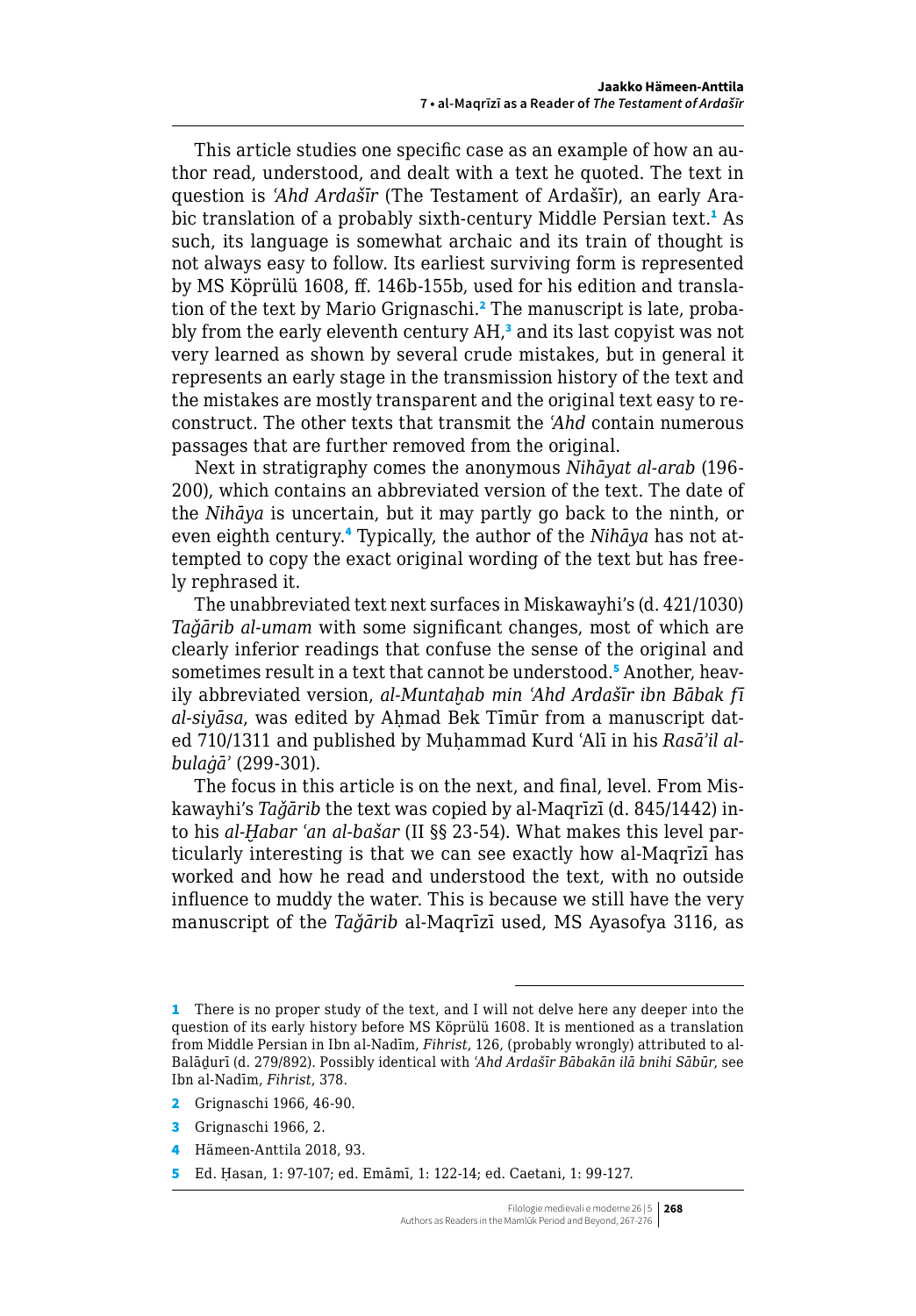shown by a reader's note on it,<sup>6</sup> and, moreover, this has been conveniently edited in facsimile by Leone Caetani. Al-Maqrīzī's own text is further preserved in a holograph, MS Fatih 4340, the relevant section of which has been edited, together with the facsimile reproduction of the holograph.<sup>7</sup>

The text of the *ʿAhd* has been inserted into Miskawayhi's *Taǧārib* and al-Maqrīzī's *Ḫabar in toto*, with no attempt either to elaborate, lengthen, or abbreviate it. It is often claimed that by grafting texts into a new context authors were consciously manipulating their meaning. Sometimes this clearly is the case, but often the evidence for such hidden agendas is vague and depends on subtle changes, which may as well be due to the oversensitivity of the scholar studying the text. However that may be in other cases, in this particular case it is difficult to see any hidden agenda behind the changes the text has undergone. Thus, the existing text shows al-Maqrīzī as a reader trying to understand the text, rather than a writer deliberately manipulating it.

Even a superficial look at the manuscript shows that al-Maqrīzī has endeavoured to keep the text in the form he found it: usually in the *Ḫabar*, 8 he uses one main source at a time and adds to it material from other sources, which has often been written in the margins of the holograph. In the case of the *ʿAhd*, al-Maqrīzī uses no other sources but faithfully copies the whole work from a single source, Miskawayhi's *Taǧārib*, with no additions of his own and, moreover, does it remarkably carefully, so that the margins of this section (ff. 139b-145b) are clear, whereas most of the margins are full of corrections and additions.<sup>9</sup>

As the text of the *ʿAhd* does not have religious prestige, even though Ardašīr was generally considered a wise and just king, it may be that the unwillingness to tamper with the text mainly rises from its being a complete, clearly defined work. It seems that Miskawayhi's and al-Ṭabarī's texts were freely modified and considered mines of material to be quarried, but the *ʿAhd* was a complete and unified whole not to be touched.

The copy al-Maqrīzī was using contained numerous mistakes, whether by Miskawayhi or the copyist of MS Ayasofya 3116. Mostly al-Maqrīzī copies these as such into his text, even when it is hard to

7 Hämeen-Anttila, forthcoming.

<sup>6</sup> Bauden, forthcoming and chap. 6, Bauden's contribution in this volume.

<sup>8</sup> When speaking of the *Ḫabar*, I primarily refer to the section on pre-Islamic Iran, which, I believe, also reflects more generally al-Maqrīzī's use of sources. However, his attitude towards the sources slightly varies between the sections of the *Ḫabar*, and I have only studied this section in detail.

<sup>9</sup> See Hämeen-Anttila, forthcoming.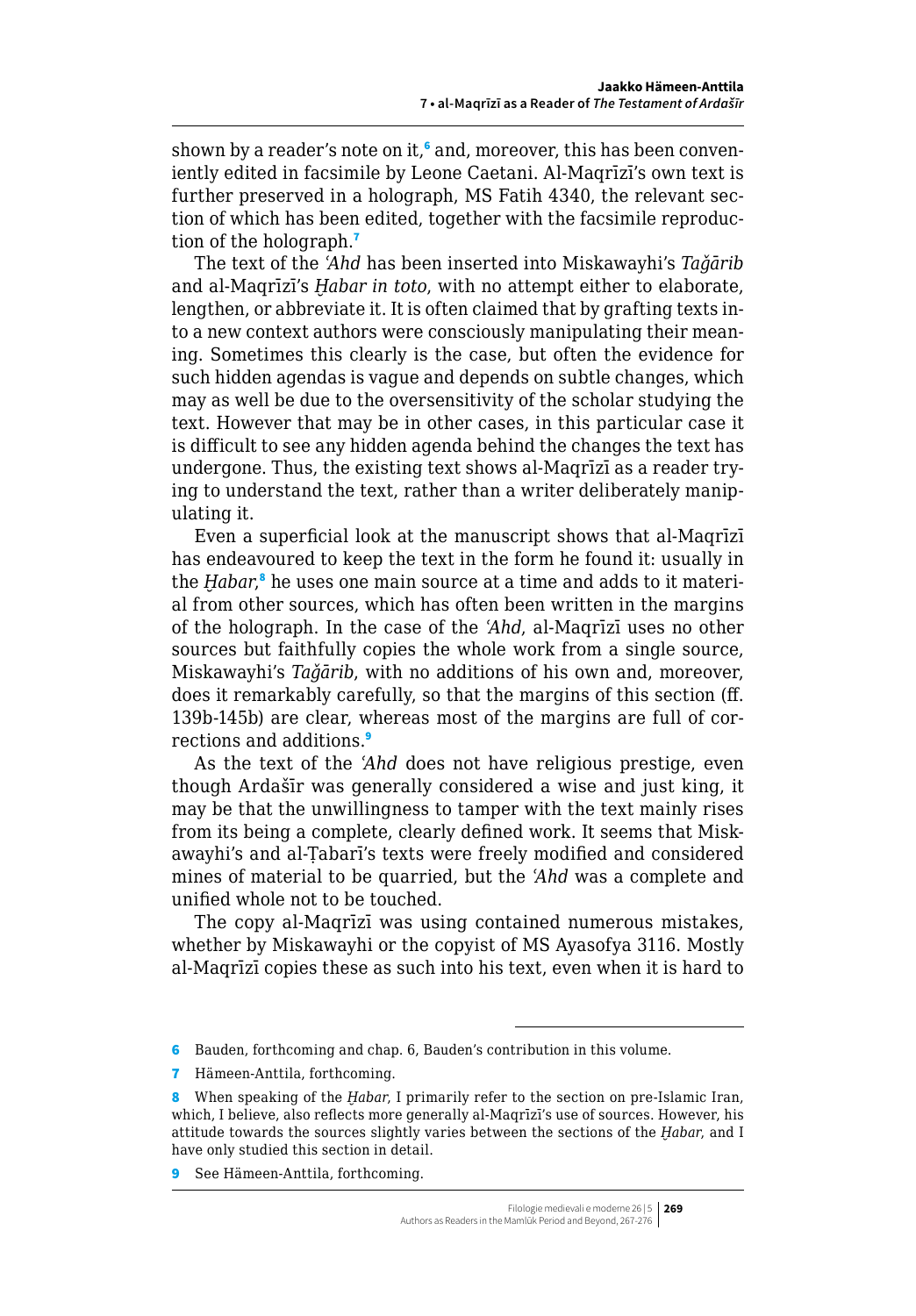see how the copied text could have been understood. E.g. MS Köprülü 1608, f. 147b, reads:

وهذا الباب من األبواب التي يكثر بها سكور الفساد ويهتاج بها قرائن البالء ويعمى البصير عن لطيف ما ينهتك من األمور يف ذلك.

This is one of the ways that add to the inebriety of corruption and through it the effects of affliction are awakened and [even] an intelligent person is made blind of the [at first] subtle breeches of affairs.<sup>10</sup>

In Miskawayhi, *Taǧārib* (ms Ayasofya 3116, 100), and following him, al-Maqrīzī, *Ḫabar* II § 25, this has become (diacritics and vocalisation from al-Maqrīzī):

وهذا الباب من الأبواب التي تكسر سُكُورَ الفساد ويُهاج بها قرُبات البلاء ويغني البصيرَ اللطيفَ ما ينتهك من الأمور في ذلك.

This does not make much sense, and we may translate it as:

This is one of the ways that break the inebriety of corruption, and through it the proximities of affliction are awakened. The affairs that have been profaned in that will be enough [as a warning example?] for an acute observer.

More than anything this remains empty words, and it is only their vagueness that protects them from sounding completely out of place. It is not easy to imagine what al-Maqrīzī has thought of the sentences. Did he stop thinking about what he was copying or did he not realise that the words do not make much sense? Was the *ʿAhd* for him too prestigious to be corrected without evidence or abbreviated by excising what was beyond emendation?

In *Ḫabar* II § 29, al-Maqrīzī either has not noticed that there is a problem or if he has, he has not found a suitable way to correct it. Following Miskawayhi, he reads:

واعلموا أن العاقل سال عليكم لسانه وهو أقطع سيفيه.

As such, the sentence means: 'Know that an intelligent man uses his tongue against you, $11$  and his tongue is sharper than his sword'. Although grammatically blameless, the sentence is odd in the context:

<sup>10</sup> All translations are by the Author.

<sup>11</sup> This is meant to be read *sāllun ʿalay-kum lisāna-hu*, but it is possible that al-Maqrīzī read it as *sāla ʿalay-kum lisānu-hu*.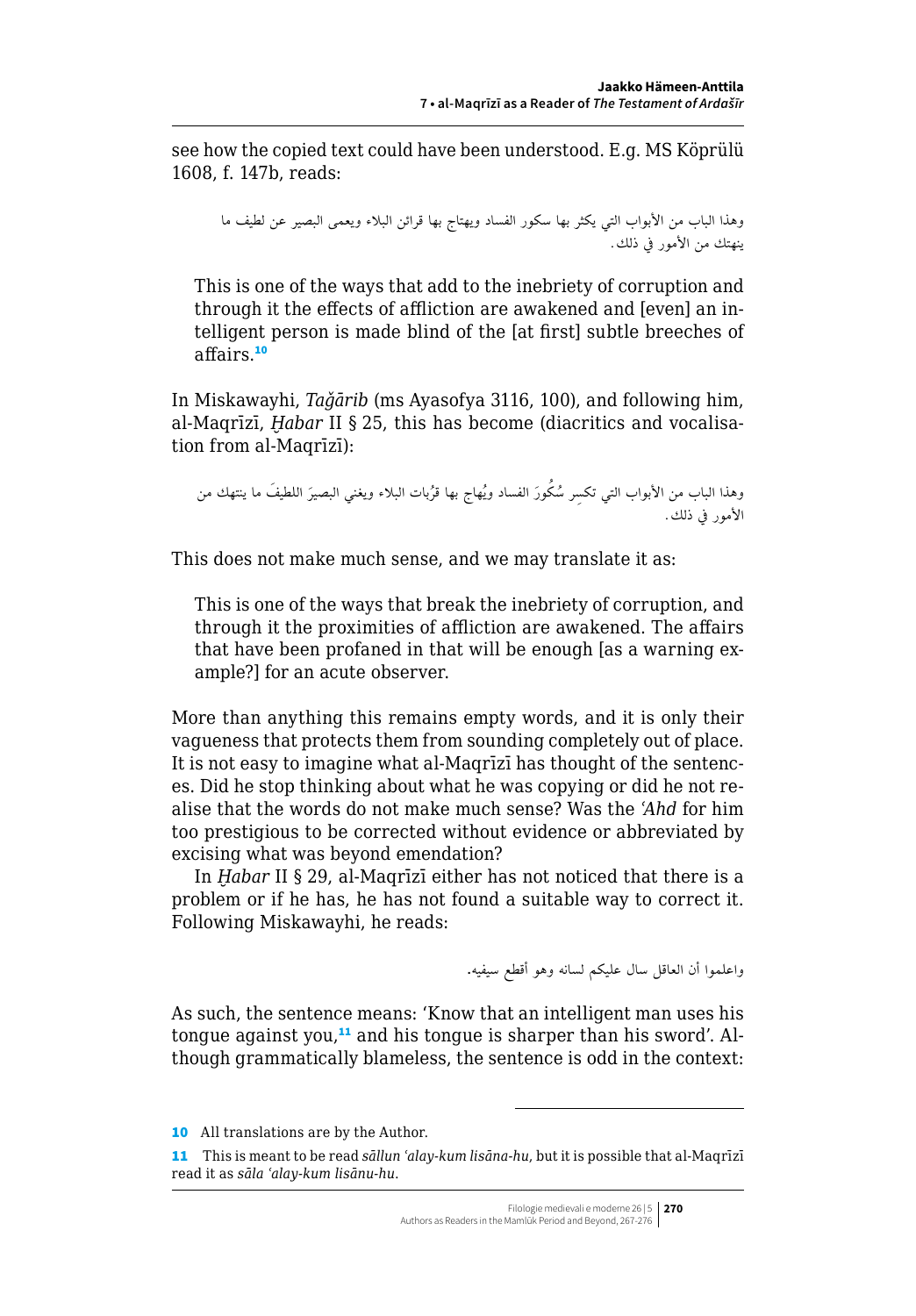why should intelligent men use their tongue against kings for no obvious reason? MS Köprülü 1608, f. 149a provides the answer to the problem, as it reads *al-ʿāqil al-maḥrūm* 'intelligent man deprived/left without'. If al-Maqrīzī was sensitive to the problem, he silently accepted his inability to correct the issue and left the odd sentence as he found it.

In most of these cases, al-Maqrīzī's problems arise from mistakes made by Miskawayhi or the copyist of MS Ayasofya 3116. In *Ḫabar* II § 38, we have a case where it is al-Maqrīzī who has carelessly misread the text and produced a sentence that does not make sense. He reads:

وهكذا الملك وولي عهده لا يَسُر الارْفعَ الا وَضْعُ سُؤْلِه في فَنَائه

The original of Miskawayhi, *Taǧārib* (ms Ayasofya 3116, 113), reads (vocalisation from the original):

وهَكذَا المُلِكُ ووَليُّ عَهْدِه لا يَسرُّ الارفَعَ ان يُعْطَى الاوضَعُ سُولَهُ في فنائِه

So it is with the king and the heir-apparent. The higher of them will not be pleased to see the lower have his wish fulfilled and see him pass away.

When reading the text, al-Maqrīzī has overlooked the words ان يُعْفَى and then changed the vocalisation (*al-awḍaʿu suʾla-hu* > *illā waḍʿu suʾli-hi*; note that it is basically simply the spacing that needs to be changed: الاوضع سؤله > الا وضع سؤله) in an attempt to make sense. The deliberately altered vocalisation shows that this was not a mere mistake in copying, but al-Maqrīzī tried to understand what he had (mis)read. He did not notice his mistake even though the continuation should have alerted him to the correct reading:

ولا يَسُر هذا الأوْضَعَ أن يُعطَى الآخَر سُؤْلَه في البقاء

Examples such as this make one suspect that the phenomenally productive al-Maqrīzī has at least in this last major work of his worked hastily, not always stopping to look carefully at the text he was reading and copying. In the case of Miskawayhi, this would be understandable, as he was still excerpting the book a few months before his death, as we can see from his reader's note, dated 844.<sup>12</sup>

Another attempt at correcting a corrupt text is found in *Ḫabar* II § 38, where al-Maqrīzī writes about divulging the name of the heirapparent:

<sup>12</sup> See Bauden in this volume, chap. 6.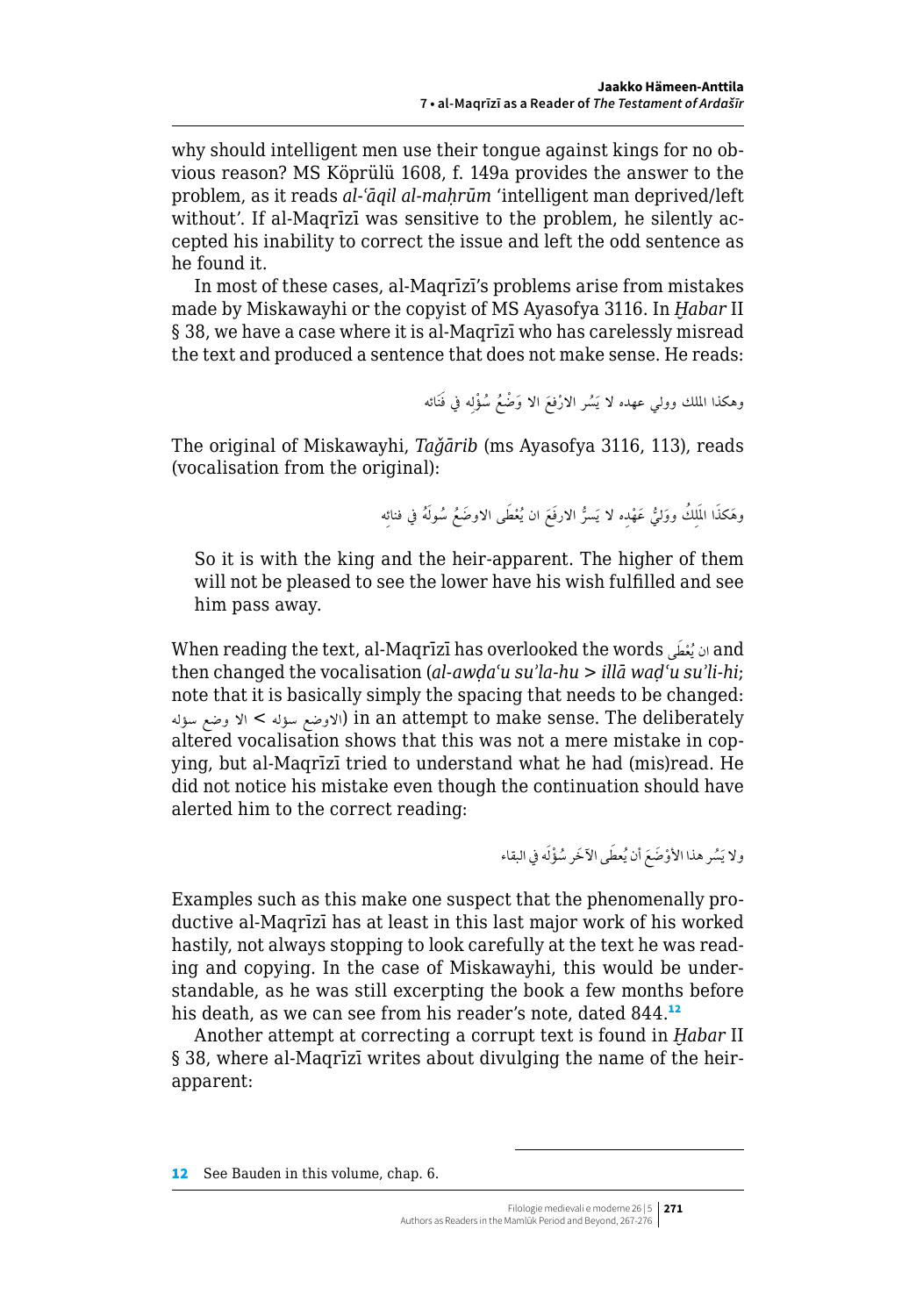ومتى تداينا بالتُهمَة يتخذ كل واحد منهما وغرًا على احيا صاحبه. ثم تنساق الأمور إلى هلاك أحدهما

The word إحياء is one of the very few marginal corrections in the section that contains the *ʿAhd*. The text derives as such from Miskawayhi, *Taǧārib* (ms Ayasofya 3116, 113), with the exception that MS Ayasofya 3116 uses diacritical dots more sparingly than al-Maqrīzī and actually writes , not احيا as al-Maqrīzī. The marginal addition shows that al-Maqrīzī stopped to think about the passage and checked it against Miskawayhi. The text is somewhat strange and while it is just conceivable to make sense of صاحبه احيا على وغرا ً منهما واحد كل يتخذ ِ , it is not a very natural way to express the idea of each feeling hatred of leaving the other alive. But this is how al-Maqrīzī will have understood it, after first accidentally dropping the word احيا, which would actually make the sentence slightly less odd. But the change was not deliberate, as we can see from al-Maqrīzī restoring the word in the margin.

The enigma is solved by ms-Köprülü 1608, f. 151a, which reads:

ّا ومتى تباينا بالتهمة ّيتخذ كل واحد منهما أـحيا وإخوانا وأهال ثم يدخل كل واحد منهما وعر على أحب صاحبه. ثم تنساق األمور إلى هالك أحدهما.

There are two simple mistakes in this sentence, both easily corrected. The first اّ أحب has been written أـحيا, and the dot of *ġayn* has been dropped from وغر. In both the correction is obvious. Otherwise, this makes good sense:

When they drift further from each other they take for themselves friends, confidants, and family, and they both feel hatred against the friends of the other. This will undoubtedly lead to the destruction of one of them.

The copyist of MS Ayasofya 3116 has dropped some crucial words and, as usual, been sparing with diacritical dots, which has left the latter word for 'friends', , in an ambivalent form. As 'friends' does not make much sense in the corrupt sentence as found in MS Ayasofya 3116, al-Maqrīzī has tried to make sense and, perhaps misguided by the continuation, which mentions 'destruction', has read this as the opposite, 'leaving alive'. Here, al-Maqrīzī has not consciously changed anything, merely added diacritical marks in the way he considered appropriate.

While usually following the original even when it leads him into difficulties, there is one case in the *ʿAhd* where al-Maqrīzī has opted for correcting the text. This comes in *Ḫabar* II § 45, where Miskawayhi, *Taǧārib* (ms Ayasofya 3116, 120) reads:

وفي الرعية صنف دعوا إلى أنفسهم الجاه بالآباء والرد له ووجدوا ذلك عند المغفلين نافقا وربما قرب الملك َ الرجل من أولئك لغير نبل يف رأي وال إجزاء يف العمل ولكن اآلباء والرد أغرياه به.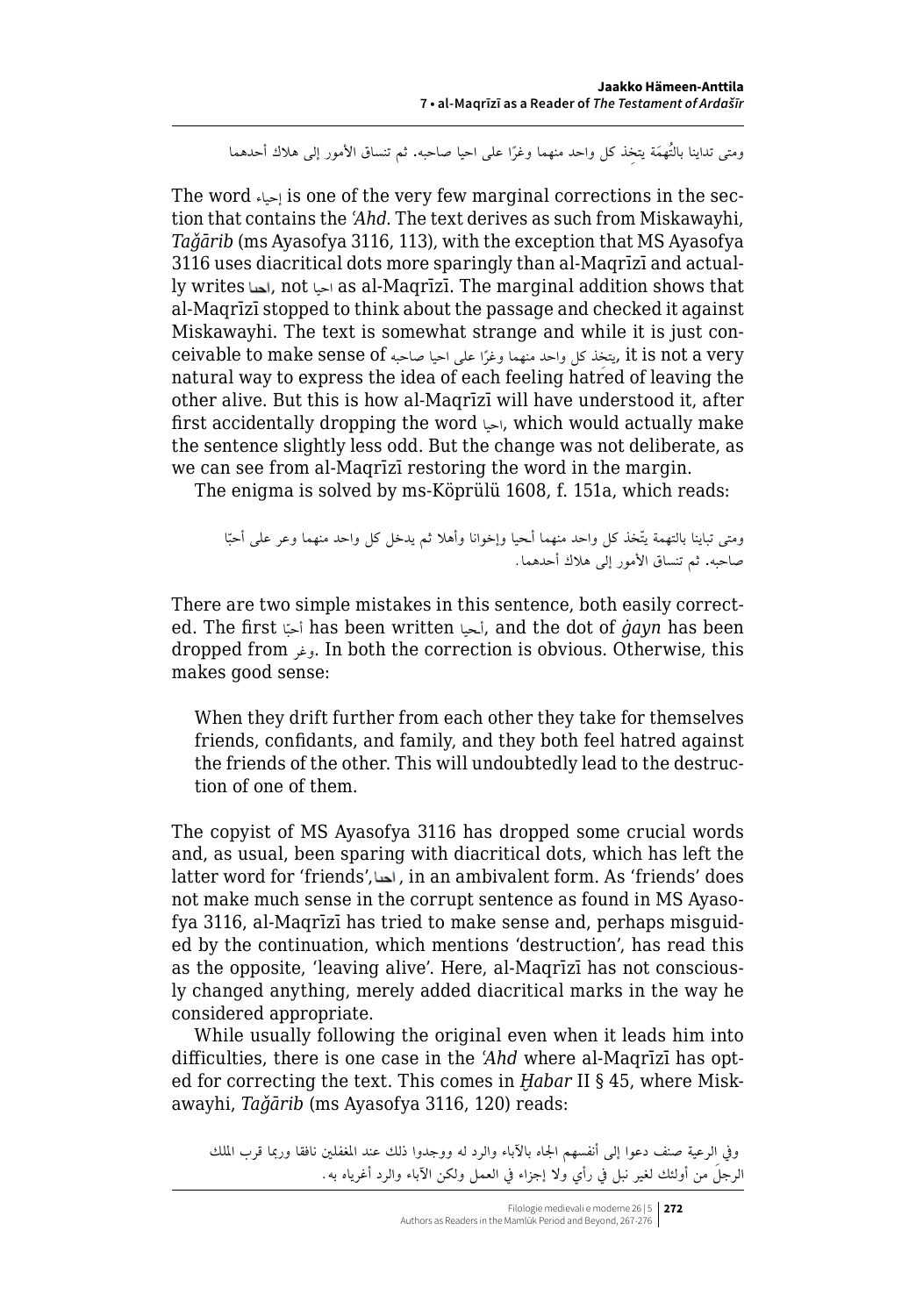Despite the misplaced *madda*, the word pair الآباء والرد has to be read *alibāʾ wa-l-radd*, which is also supported by MS Köprülü 1608, f. 153*r*, where the first of these appears unequivocally in the form *bi-l-ta'abbī wa-l-radd*. The scribe of MS Ayasofya 3116 has written the *madda* in the first instance clearly above the first consonant (بالآباء) and in the second it is not clear whether it belongs to the first or the second consonant (*ibāʾ* or *ābāʾ*). The place of the *madda* is ambivalent also in al-Maqrīzī, but he has clearly read the word as *al-ābāʾ*, dropping the word الرد from both cases and putting the final verb in plural, instead of the dual in original:

```
وفي الرعية صنف دعوا إلى أنفسهم الجاه بالآباء ووجدوا ذلك عند المغفلين نافقا وربما   قرب الملك الرجلَ من
                           أولئك لغير نبل يف رأي وال إجزاء يف العمل ولكن اآلباء أغروه به.
```
The changes make it clear that al-Maqrīzī took the word اآلباء to mean 'fathers/ancestors' and could do nothing with the following *al-radd* (*la-hu*) so he dropped it from both places, which also makes it less probable that it was dropped accidentally. In the latter sentence, he changed the verb from the dual (*aġrayā-hu*, subjects: *al-ibāʾ* and *alradd*) to the plural (*aġraw-hu*, subject: *al-ābāʾ*) Thus, for him the text read:

Then there are those who claim high rank through ancestors. They find this useful among inattentive people. A king may draw close one of these not because of any nobility of thought or sufficient deeds, but because the (mention of) ancestors makes him want (to have) him (in his entourage).

The original speaks of ostensibly simulating reluctance to accept a nomination, but al-Maqrīzī changes this to claiming such a nomination on the basis of illustrious ancestors.

To sum up the relations between the versions of *ʿAhd* in MS Köprülü 1608, Miskawayhi's *Taǧārib*, and al-Maqrīzī's *Ḫabar*, the text has mainly been transmitted intact and both later authors probably understood most of the text in the same way as its author/translator intended it to be understood. At least al-Maqrīzī, however, was removed, both spatially and temporally, from pre-Islamic Iran, which he did not know too well. He would probably have been unable correctly to understand the references to Zoroastrian and Sasanian institutions. Occasionally, the text uses Arabic terms that refer to Sasanian institutions. While it is probable that the author/translator and some among his audience knew the Middle Persian equivalents and functions of these, it is also probable that they were not as clearly understood by Miskawayhi and it is highly dubious whether al-Maqrīzī had any idea of what functions each of these had. To take but one example, MS Köprülü 1608, f. 148b, speaks of *al-ʿubbād* and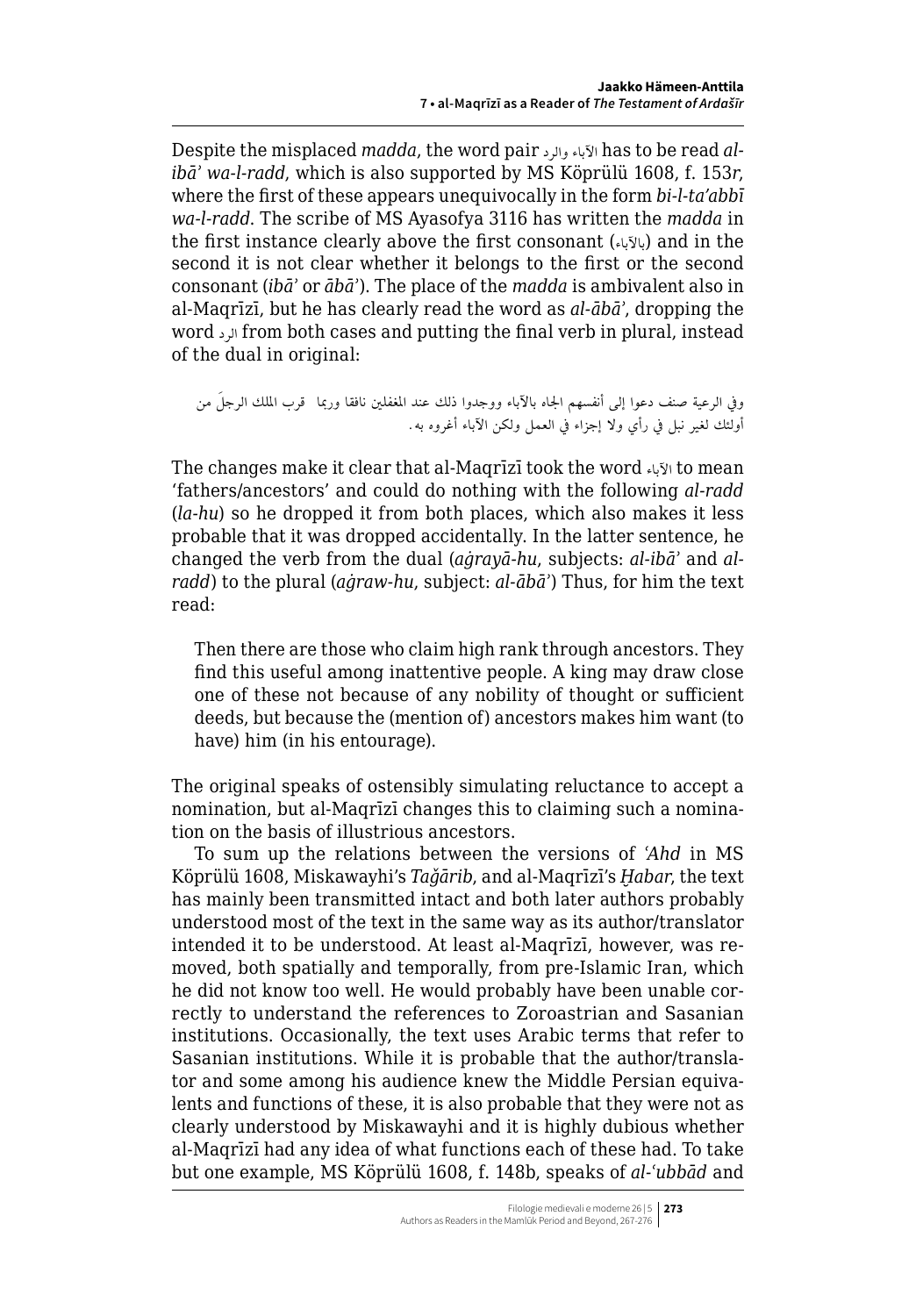*al-mutabattilīn*, changed into *al-ʿubbād* and *al-nussāk* in Miskawayhi, *Taǧārib* (ms Ayasofya 3116, 105) and retained as such by al-Maqrīzī (*Ḫabar* II § 29). The words are rather vague in Arabic and do not directly refer to any category of Zoroastrian religious officials, but it is quite possible that the author/translator equated these with *hērbads* and *mōbads*, both here and in *Ḫabar* II § 35.

Miskawayhi or the copyist of his work did not do very careful work, and the version of the *Taǧārib* is often corrupt. In most cases, al-Maqrīzī has copied the corrupt text without trying to emend it or to avoid the problem by abbreviating or rephrasing the passage. This is probably due to the prestige of the text, but whether this is simply because it was a complete whole or specifically because this particular text enjoyed great repute still in the Mamlūk period is not clear.

This has led al-Maqrīzī as a reader to try and find interpretations that would make sense. When he has made no changes in the text, this remains invisible to us and we can only speculate on how he might have understood certain passages. In some cases, we may doubt whether al-Maqrīzī understood what he was reading or whether he gave up and merely copied what he saw. In a restricted number of cases, al-Maqrīzī has either tried to emend the text or has provided diacritical marks, other than those intended by the author/translator, to a word originally without diacritics. These enable us to see how al-Maqrīzī as a reader interpreted the text when the original interpretation had been lost, either by mistakes in copying or by missing diacritical marks.

One final point. Why did al-Maqrīzī include the *ʿAhd* in his history of Iran? His section of Sasanian Iran also includes two shorter texts, *Sīrat Anūširwān wa siyāsatu-hu* (The Life of Anūširwān and his ways of governing) (*Ḫabar* II §§ 161-83), also quoted from Miskawayhi, *Taǧārib*, and, as an appendix to this, still following Miskawayhi, a speech by Anūširwān to his people (*Ḫabar* II §§ 184-90). In the earlier sections of Iranian history, he had included the maxims of philosophers at the burial of Alexander (*Ḫabar* I §§ 202-4) and some material on Aristotle and Plato (*Ḫabar* I §§ 237-46) from other sources. All these are much shorter than the *ʿAhd*, and only the *Sīrat Anūširwān* is quoted as an independent, complete text, like the *ʿAhd*.

All these inserted texts belong to wisdom literature. By including such extensive chunks of text al-Maqrīzī both follows the tradition which had seen many of the pre-Islamic Persian kings as sages akin to prophets and strengthens it. The *ʿAhd* and *Sīrat Anūširwān* are also rare texts, which may have been an additional reason for al-Maqrīzī to quote them in full in his work, giving it the added value of preserving two rare texts. Thinking in the context of the fifteenth century, the existence of these texts in the *Ḫabar* would have been a major asset, as they would otherwise have been extremely difficult to find.